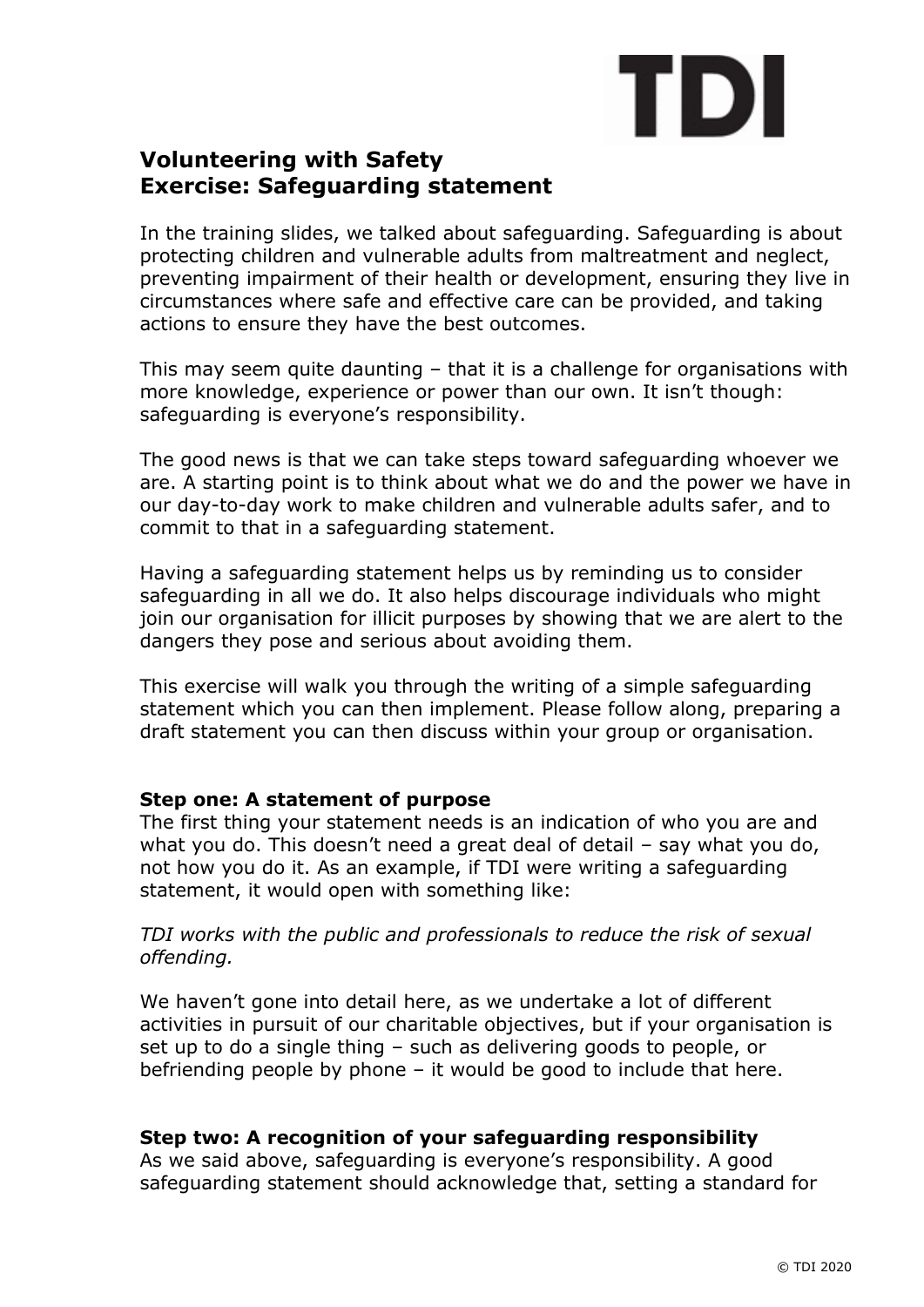

everyone within the organisation. There are all sorts of templates available online (we'll link to some at the end of this exercise), but our own policy says:

We recognise that we have a responsibility to protect children, young *people and vulnerable adults from harm wherever our work brings us into contact with them.*

We've deliberately mentioned young people and vulnerable adults here, to remind ourselves that it's not just children who need protecting – anyone can be a victim and all of us are potentially vulnerable at different times and in different circumstances.

### **Step three: An idea of scope**

We now need to say who our safeguarding statement applies to. It's everyone who works on our behalf, so think about who that may be. For many organisations, it will be volunteers, but you may also have a board of trustees, permanent employees, freelance staff or other organisations you work alongside. It's helpful to list all of these that apply to you as a way of focusing your thinking and making clear to threatening individuals that there are no exceptions. Our statement says:

*This responsibility applies to anyone working on behalf of TDI, including senior managers and the board of trustees, paid staff, independent consultants and any volunteers.* 

### **Step four: Actions**

The final part of the statement needs to say what you will do to ensure that safeguarding takes place. This can be a detailed list, or something much simpler.

Things you might want to include, if appropriate to the work you do, are:

- Listening to, valuing and respecting individuals

- Undertaking or providing safeguarding training

- Making yourself aware of statutory guidance on safeguarding and regularly updating your awareness as guidance changes.

- Reflecting on and learning from your activities with safeguarding in mind.

- Supervising, supporting, training and quality assuring your volunteers and staff.

- Recruiting staff with safety in mind.

- Storing and using data responsibly, in line with data protection legislation.

- Providing those you work with with information on where they can obtain help.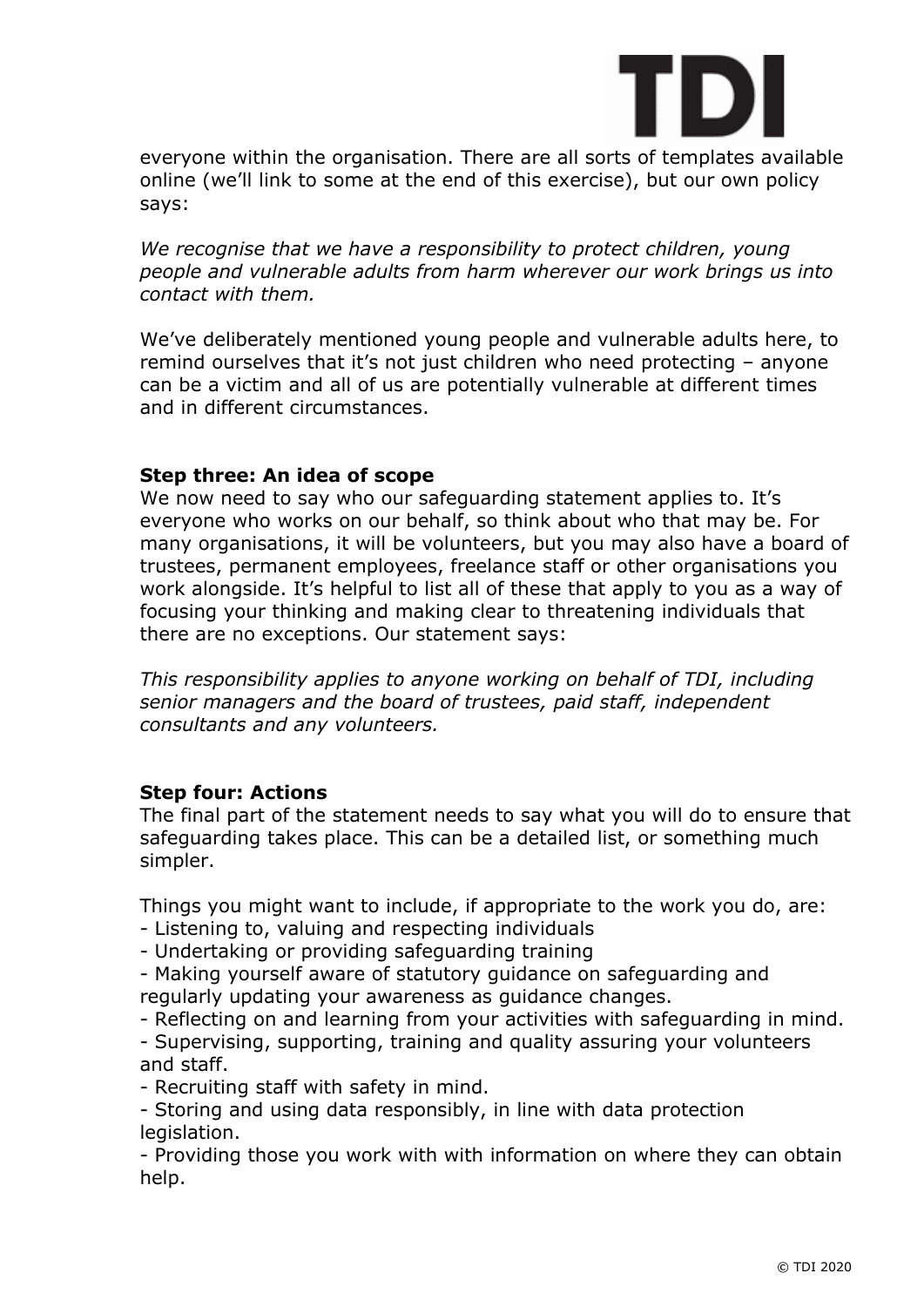

- Having a complaints and whistle-blowing policy.

- Fostering a healthy, respectful and supportive working environment.

- Making sure all staff, volunteers and clients are physically safe, for instance by providing the correct protective equipment.

The examples linked to at the end of this exercise will offer templates for this sort of detailed list. A good starting point could be a single sentence, for example:

*We will achieve safeguarding by ensuring that everyone we work with is aware of their duty to look after others, supporting them through training and guidance, and having clear lines of escalation where there are safeguarding concerns.*

We will think a little more about lines of escalation in Exercise two.

### **Bringing it together**

Combining these four sentences, we have a basic but functional safeguarding statement:

*TDI works with the public and professionals to reduce the risk of sexual offending. We recognise that we have a responsibility to protect children, young people and vulnerable adults from harm wherever our work brings us into contact with them.This responsibility applies to anyone working on behalf of TDI, including senior managers and the board of trustees, paid staff, independent consultants and any volunteers. We will achieve safeguarding by ensuring that everyone we work with is aware of their duty to look after others, supporting them through training and guidance, and having clear lines of escalation where there are safeguarding concerns.*

It says clearly who we are, that we recognise we have a safeguarding responsibility, who this responsibility applies to and what we'll do to meet it. This both shows we're serious and helps us to act on that seriousness.